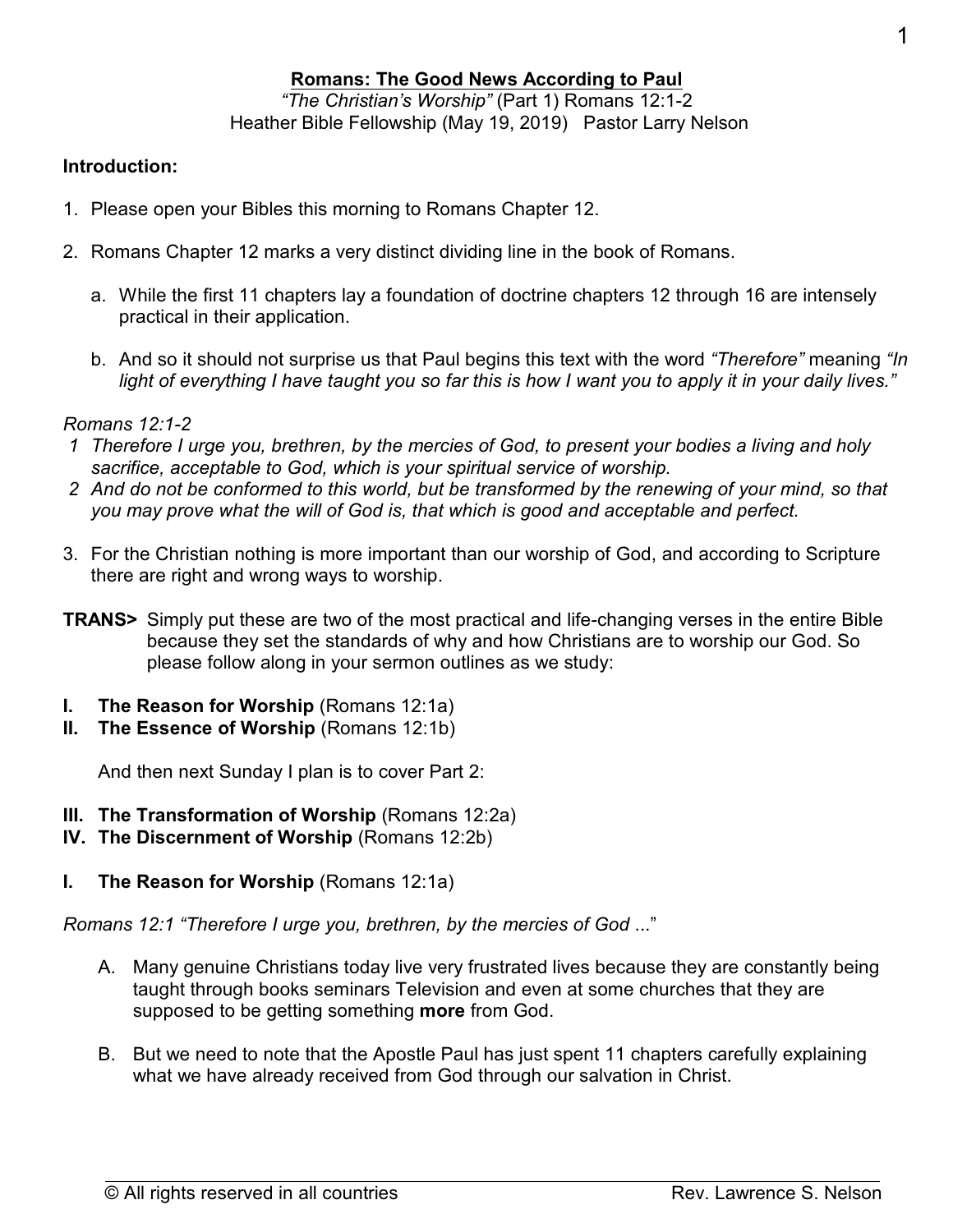### *2 Peter 1:2-3*

- *2 Grace and peace be multiplied to you in the knowledge of God and of Jesus our Lord;*
- *3 seeing that His divine power has granted to us everything pertaining to life and godliness, through the true knowledge of Him who called us by His own glory and excellence.*
	- 1. Through the written Word of God and the Holy Spirit's indwelling God has already given all Christians everything we need for salvation and sanctification.

*Ephesians 1:3 Blessed be the God and Father of our Lord Jesus Christ, who has blessed us with every spiritual blessing in the heavenly places in Christ,*

- 2. Please notice again Paul's use of the past tense in this verse where he says that God "... *has blessed us with every spiritual blessing in the heavenly places in Christ*
- 3. So when Christians say and pray and sing that they want more of God they are not understanding this Biblical truth: Namely that we already have all of God that we are ever going to get.
- 4. Sanctification in the Christian life is not about us getting **more** of God it is all about God getting more **control** of **us**!
- 5. It is the practical working out what He has already worked in.
- C. So according to Scripture and particularly our *Romans 12:1-2* text the Christian life is not about us getting more from God but it is all about what we can give back to Him through our worship.
- D. It should be pointed out here that Paul is not using his authority as an Apostle to command Christians to obey him.
	- 1. He says: *"... I urge you, brethren ..."*
	- / \_ 2. *"Urge"* comes from the Greek word *<par-a-kal-e-o>* which speaks of one who comes along side another in order to help and encourage.
	- 3. In *John 14:16* Jesus referred to the Holy Spirit as the *<Par-a-kle-tos>*
- E. So this text is all about why and how we are to worship God.
	- 1. And just in case there would be any question Paul inserts the word *"brethren"* here: *"I urge you brethren ..."*
	- 2. It is only Christians who have been *"born again"* into God's forever family of repentant believers who can actually worship God.
	- 3. And this is born out by Paul's next phrase *"Therefore I urge you, brethren, by the mercies of God ..."*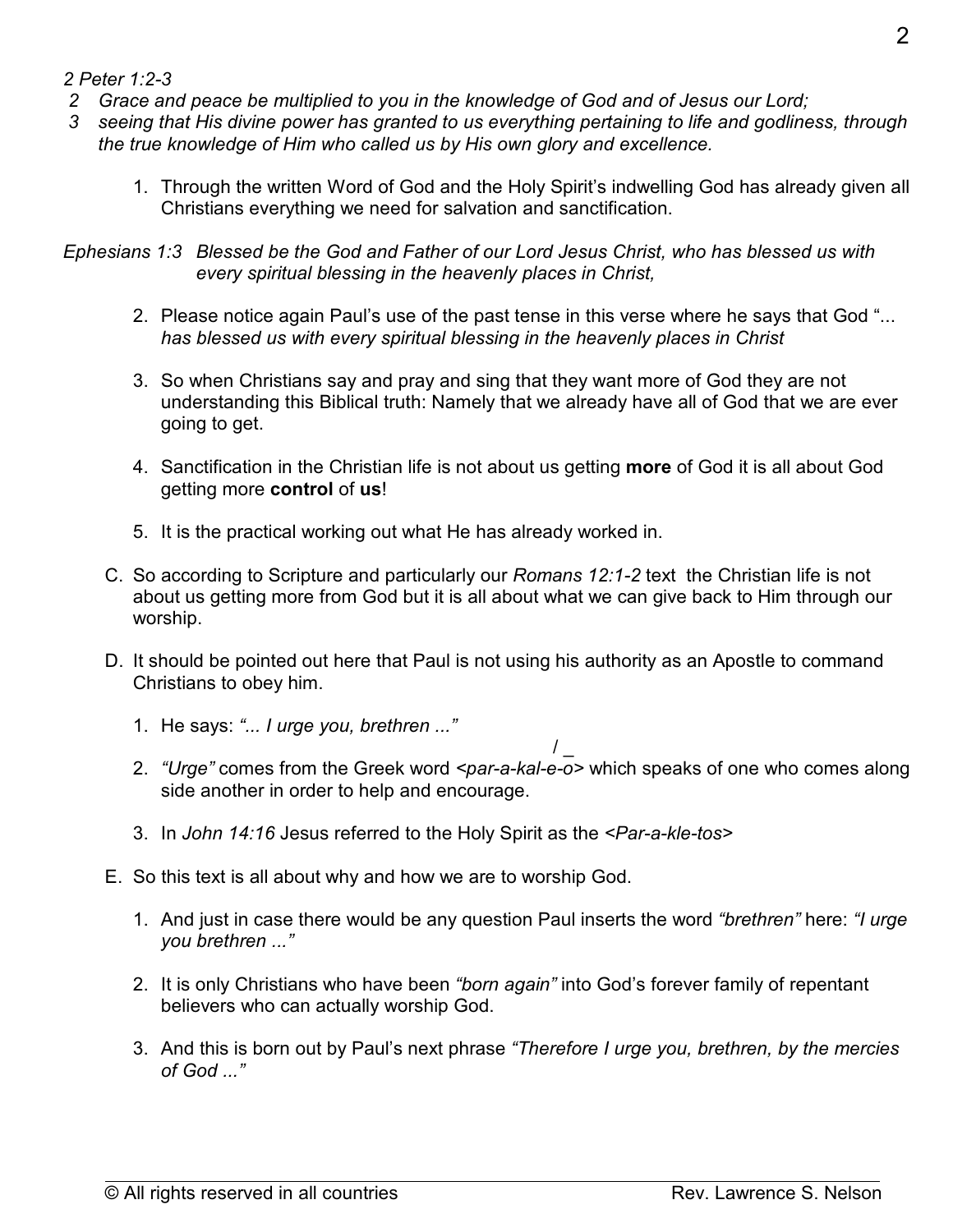- 4. Four times in *Romans 11:30-32* we are reminded about the *"mercy"* of God which moved Him to give us His love grace kindness forgiveness freedom justification glorification eternal life resurrection sonship the indwelling Holy Spirit faith peace hope and righteousness.
- 5. And so as Paul reminds us about God's *mercies* that were abundantly bestowed upon us in the **past** he is now urging and encouraging every Christian to respond by worshiping God in the **present**.
- 6. *Hebrews 13:15* instructs all believers to:

- **TRANS>** Understanding the "Reason for Worship" I now want to spend the rest of this morning studying Point #2 in our Sermon Outline:
- **II. The Essence of Worship** *(Romans 12:1b)*
	- A. In other words what does true worship actually look like?
- *Romans 12:1 Therefore I urge you, brethren, by the mercies of God, to present your bodies a living and holy sacrifice, acceptable to God, which is your spiritual service of worship.*
	- B. In *2 Corinthians 4:16* Paul describes the two-fold division of every person as being: the *outer man* and the *inner man.*
		- 1. The *outer man* speaks of our material side the physical body.
		- 2. While the *inner man* encompasses everything about us that is immaterial which the Bible defines in four synonymous words: *mind soul heart* and *spirit*.
		- 3. By God's sovereign grace He has regenerated the *inner man* through the indwelling power of the Holy Spirit but the *outer man* is still unredeemed and decaying.
		- 4. So here is an amazing thought to consider from our text:
			- a. God wants every Christian to worship Him as holy sacrifices even with these imperfect and unredeemed bodies.
	- C. Paul is using the O.T. sacrificial system as a context for N.T. Christian worship.
		- 1. In the O.T. sinners would bring the unblemished animal to the temple priests who would kill and sacrifice it to the Lord the innocent dying on behalf of the guilty.
		- 2. But Jesus is the N.T. *Lamb of God* who was once-and-for-all offered up as the final and acceptable sacrifice to God.
		- 3. Therefore God will neither require nor accept any more dead sacrifices because the death of Christ was sufficient to pay the full price and penalty for our sins.

*Hebrews 13:15 "... continually offer up a sacrifice of praise to God, that is, the fruit of lips that give thanks to His name.*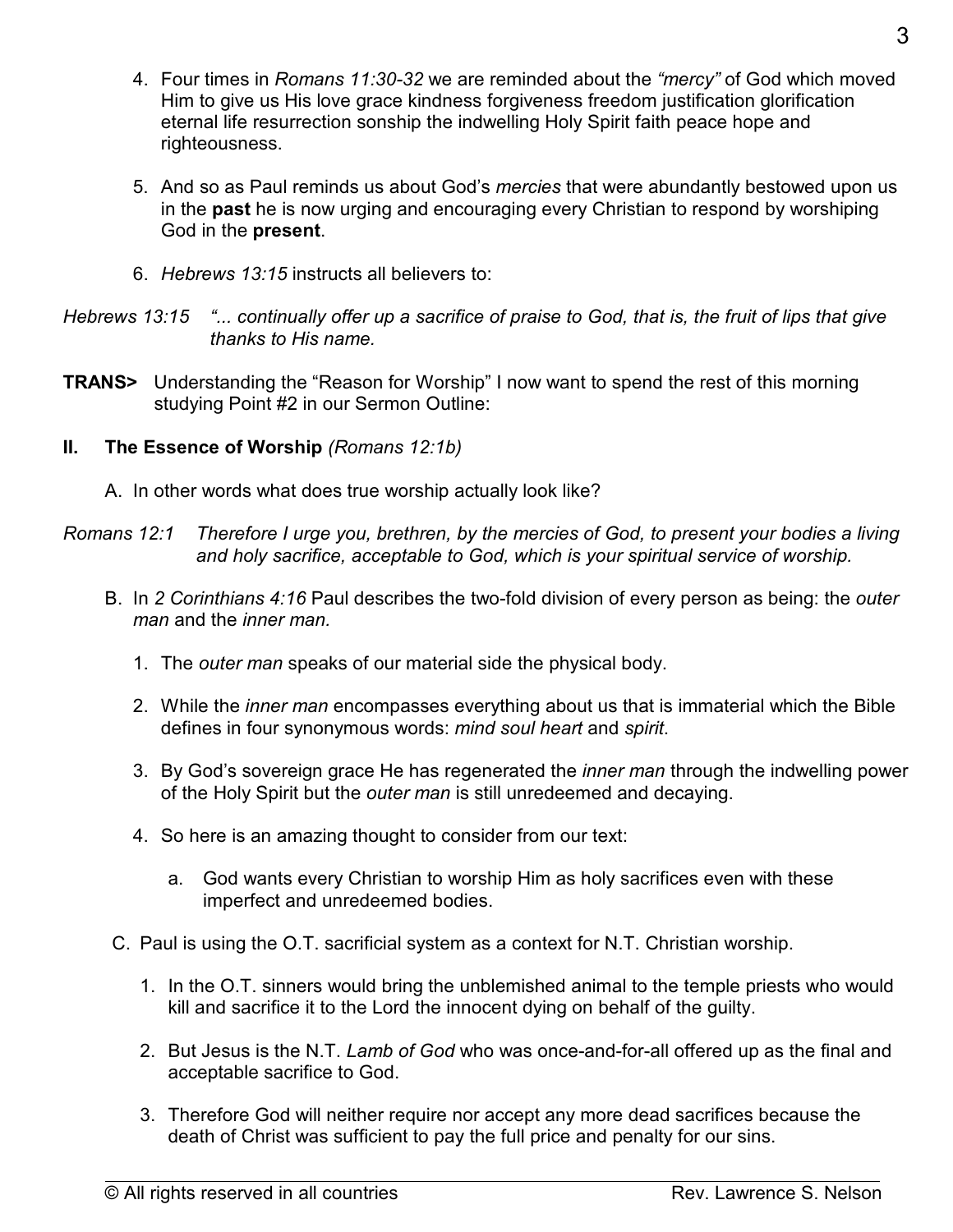- 4. According to our text God requires every redeemed Christian to worship Him as *"... a living and holy sacrifice."*
- 5. And this is done by the continual and deliberate presenting of our bodies to God.
- D. Even though every Christian is redeemed and regenerated in the inner man as long as these bodies live we are infected with what the Bible calls *"the flesh"* in *Galatians 5:16-21*.
	- 1. The *"flesh"* is that part of us which still wants to have its own way and not God's way as it makes war against the Holy Spirit.
	- 2. Now the *"flesh"* is mostly aroused by the 5 senses of our physical bodies through what we see touch hear taste and smell.
	- 3. These physical senses arouse our *"flesh"* to have sinful imaginations which move even Christians to crave that which God has forbidden.
	- 4. And this is why we must continually remember to offer our bodies to God as a *"living and holy sacrifice."*
	- 5. When it comes to our salvation repentance is all about recognizing the right of Jesus Christ to rule our hearts and lives as Lord and Master because we are His slaves.
	- 6. Progressive sanctification it is all about the practical moment-by-moment outworking and recognition of Jesus' right to rule and reign over every aspect of our lives.
	- 7. Truly Jesus is our loving Lord and Master but He is still Lord and Master which gives Him absolute right over our lives to do with us as He pleases for our good and His glory.
- E. As Paul winds down the last verses of *1 Thessalonians* he prayed:

*1 Thessalonians 5:23 Now may the God of peace Himself sanctify you entirely; and may your spirit and soul and body be preserved complete, without blame at the coming of our Lord Jesus Christ.*

- 1. So what does it actually look like to present our *"bodies a living and holy sacrifice,"* which *is "acceptable to God"?*
- 2. Even a child can understand the simplicity of what this means.
	- a. Lord I give You my hands to touch and hold that which honors and pleases You.
	- b. Lord I give You my eyes to only look at that which honors and pleases You.
	- c. Lord I give You my feet to only go to those places that will honor and please You.
	- d. Lord I give You my ears to only listen to that which honors and pleases You.
	- e. Lord I give You my voice to speak in ways that honor and please You.

 $\overline{a}$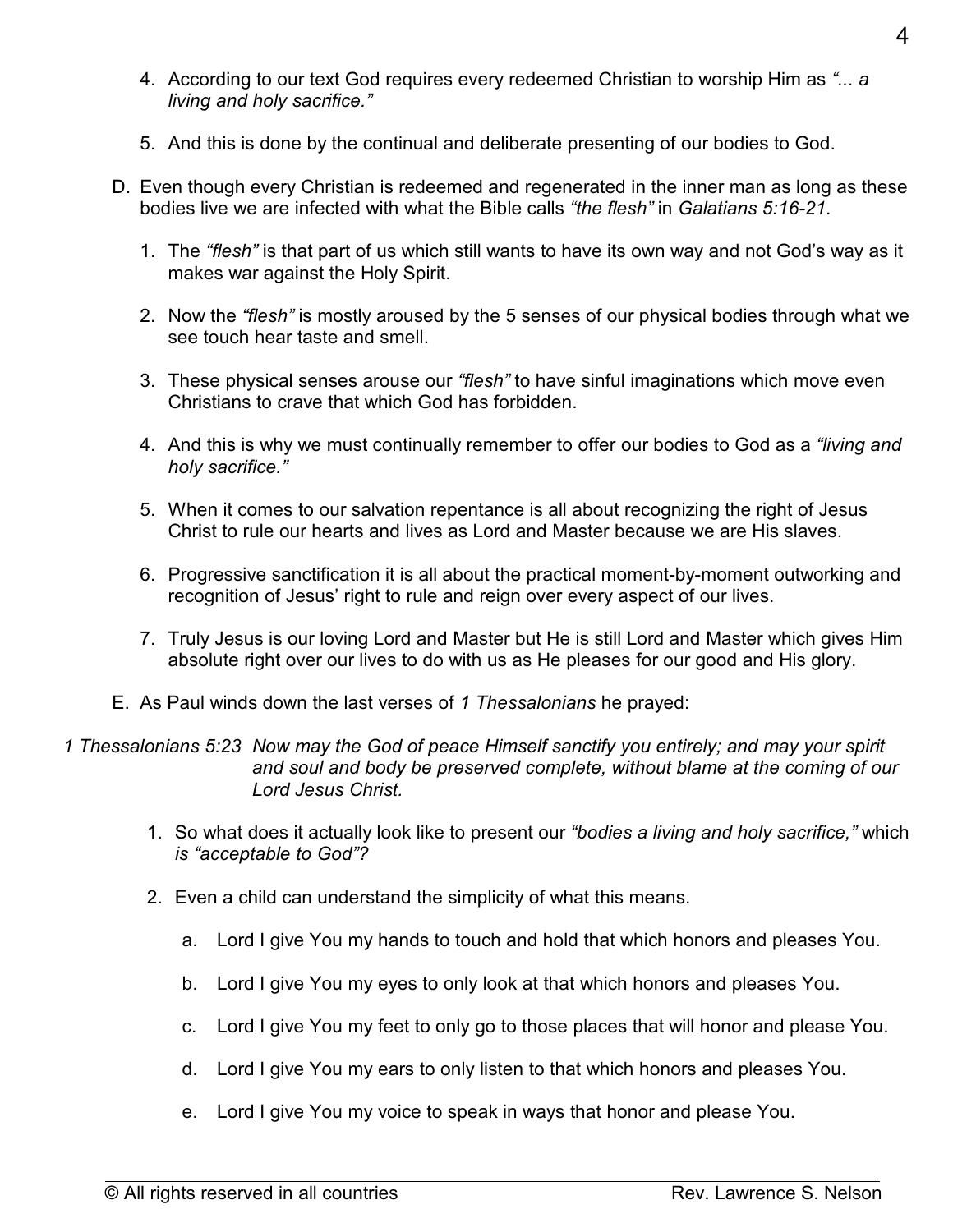- f. Lord I give You my mind to think about that which honors and pleases You.
- g. Lord I give You my affections to only love that which honors and pleases You. and
- h. Lord I give You my possessions to honor and please You.
- F. One of the differences between a living and a dead sacrifice is that the animal only had to die once but as living sacrifices Paul declared in *1 Corinthians 15:31 "I die daily."*
- *Galatians 2:20 I have been crucified with Christ; and it is no longer I who live, but Christ lives in me; and the life which I now live in the flesh I live by faith in the Son of God, who loved me and gave Himself up for me.*
	- 1. Jesus' life and death were holy sacrifices to God on our behalf.
	- 2. So genuine repentance which leads us to salvation is God calling us to die to our own desires and to live for Him as *"... a living and holy sacrifice ..."*

### *Romans 6:12-13*

- *12 Therefore do not let sin reign in your mortal body so that you obey its lusts,*
- *13 and do not go on presenting the members of your body to sin as instruments of unrighteousness; but present yourselves to God as those alive from the dead, and your members as instruments of righteousness to God.*
	- 3. Dear ones this is as practical as it gets.
	- 4. Our daily battle with sin our will vs. God's will is both won and lost in the mind.
	- 5. And this is why as slaves of Christ we must be constant and deliberate in presenting the members of our body and mind over to God as a *"living and holy sacrifice."*
	- G. Contrary to the false teachings of many today there has never been any experience (other than death) that will ever cure our fleshly sin problem – which craves to have our way instead of God's.
		- 1. Over the years I have counseled many desperate and frustrated souls who say that they have spoken in tongues they have been prophesied over they have been slain in the spirit they have sought miraculous healing and yet they still have no joy in life or victory over sin.
		- 2. Sadly the churches and television celebrities who teach these things not only offer false hope but they actually endanger the souls of those who blindly follow them.
		- 3. We need to remember that many of the demonic religions which existed before Christianity actually practiced these same counterfeit experiences.
		- 4. Jesus was falsely accused of doing miracles by the power of Satan but many of those who promote these bazaar experiences today are crediting the Holy Spirit with that which is actually coming from of the devil.

 $\overline{a}$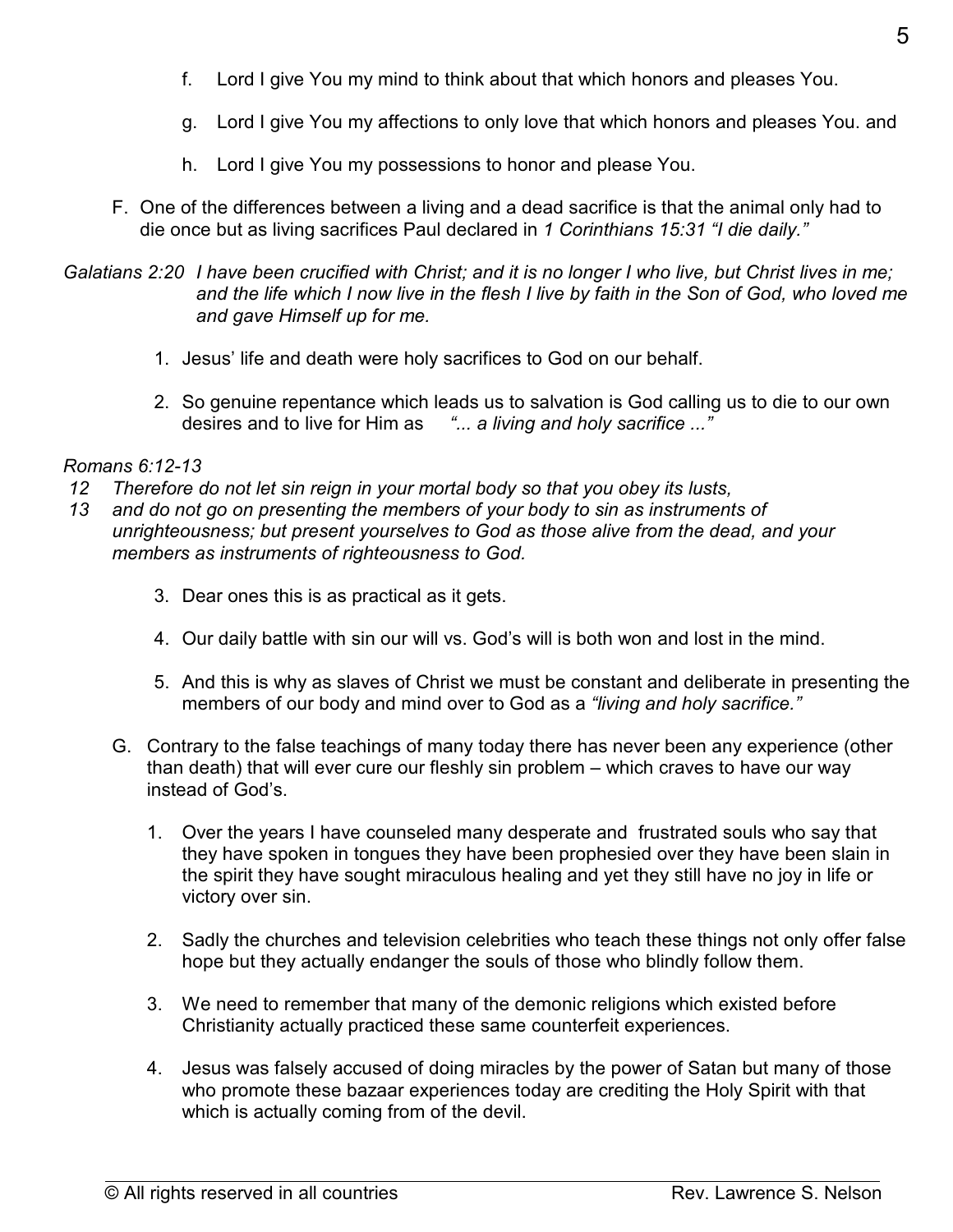- 5. And therefore discerning Christians should not walk but **run** to the nearest exit and have nothing to do with them!!
- H. Experiencing a God-honoring holy life as a *"living sacrifice"* in these cursed bodies can be compared to dragging a dead bus with square wheels through wet concrete.
	- 1. And no charismatic experience has the power to help anyone have victory over sin and the flesh.

# *Romans 8:12-13*

- *12 So then, brethren, we are under obligation, not to the flesh, to live according to the flesh--*
- *13 for if you are living according to the flesh, you must die; but if by the Spirit you are putting to death the deeds of the body, you will live.*
	- I. There is no simple pathway to sanctification and victory over sin and the flesh.
		- 1. So please consider:

# *Ephesians 5:15-18*

- *15 Therefore be careful how you walk, not as unwise men but as wise,*
- *16 making the most of your time, because the days are evil.*
- *17 So then do not be foolish, but understand what the will of the Lord is.*
- *18 And do not get drunk with wine, for that is dissipation, but be filled with the Spirit,*
	- 2. The word *"filled"* as it is used here has nothing to do with volume as in the filling up of your gas tank.
	- 3. It means to *"control."*
	- 4. That is why Paul uses drunkenness to illustrate his point.
	- 5. Just as a drunkard is totally controlled by his wine so the Christian is to deliberately give over his life to the moment-by-moment *"control"* of the Holy Spirit.
	- 6. Even though we do not have this verb tense in English the Greek of this text would read: *"I command you to be being constantly controlled by the Holy Spirit."*
		- a. So thinking back to the beginning of this sermon the Christian never gets more of God's Holy Spirit.
		- b. In point of fact He gets more-and-more of us as we deliberately give ourselves over to the Holy Spirit's moment-by-moment control of our lives.
		- c. This is what it means *to "... present your bodies a living and holy sacrifice ..."* where throughout the day we are giving God the right to control and rule over our hands and feet and eyes and voices and ears and affections and minds.
	- J. The word "holy" that Paul uses here in our *Romans 12:1* text is *<hagios>* which has the literal meaning of something that has been set apart for a special purpose.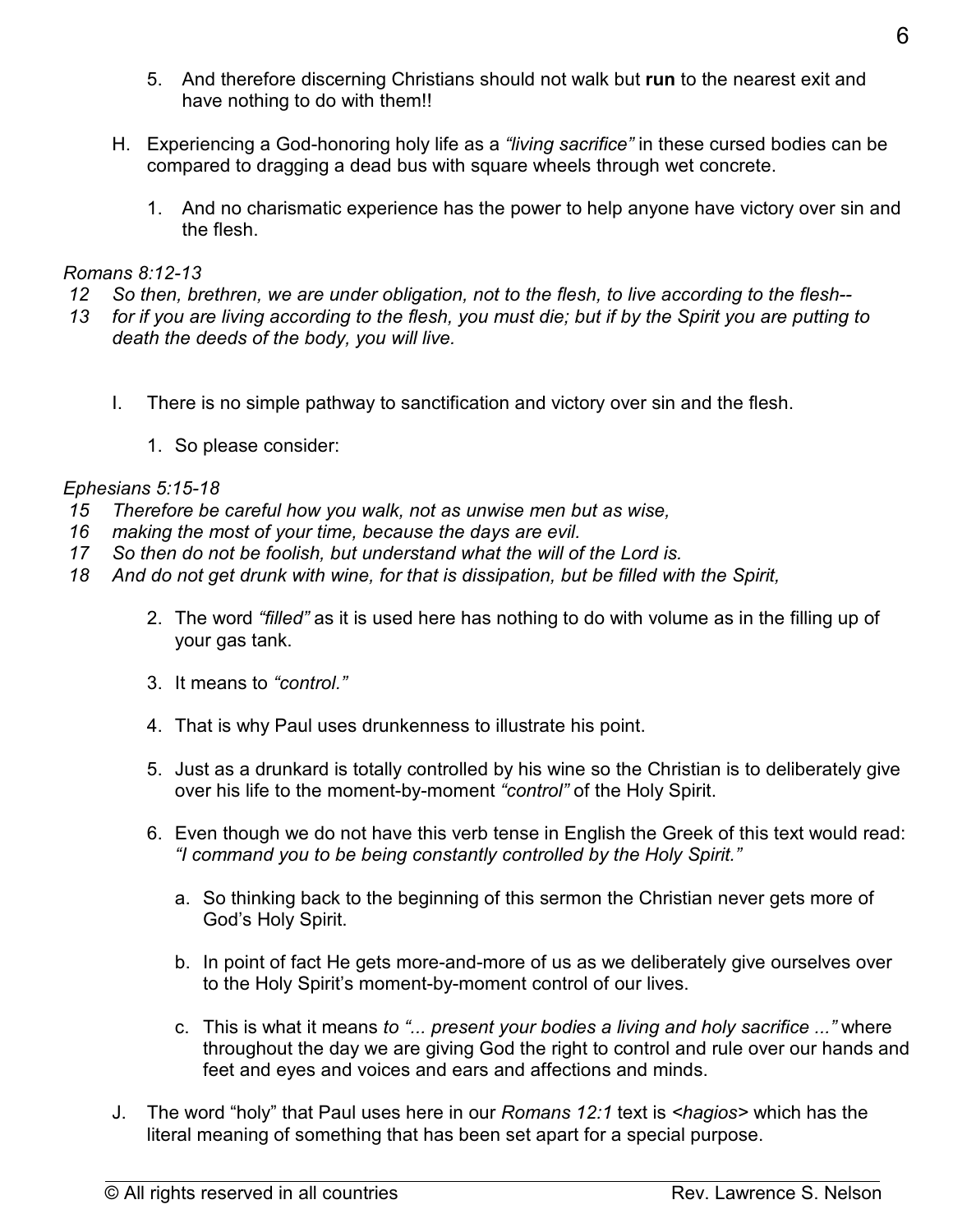- 1. The animal sacrifices of the O.T. had to be without any spot or blemish or imperfection.
- 2. Otherwise God would not accept either the offering or the person who offered it.
- 3. Listen to God's rebuke which was given to Israel through the Prophet Malachi.
- *Malachi 1:8 But when you present the blind for sacrifice, is it not evil? And when you present the lame and sick, is it not evil? Why not offer it to your governor? Would he be pleased with you? Or would he receive you kindly?" says the LORD of hosts.*
	- 4. Presenting ourselves to God as a *"living and holy sacrifice"* means that we must give Him our best not the leftovers.
- *Romans 12:1 Therefore I urge you, brethren, by the mercies of God, to present your bodies a living and holy sacrifice, acceptable to God, which is your spiritual service of worship.*
	- 5. Giving our best to God is what Paul calls our "*... spiritual service of worship*."
	- 6. And please note that when this is done by either the obedient faith of a Christian child or a mature adult Paul says that this *"living and holy sacrifice"* is *"acceptable to God"*
	- 7. Remember this living sacrifice begins with right thinking about God and His sovereign right to rule and reign over us.
	- K. Paul concludes *Romans 12:1* by calling this living and holy sacrifice as being our: *"... spiritual service of worship."*
		- 1. The Greek word that he uses here for *"spiritual"* is *<lo-gi-kos>* from which we get the English word *"logical"* or as the King James translates it: *"reasonable."*
		- 2. In other words in light of the measureless *"mercies"* of God which every Christian has already received it is only *"reasonable"* or *"logical"* that we devote our minds and bodies to being a *"living and holy sacrifice"* to Him because He deserves nothing less than our best.
		- 3. And when we do God calls this Holy Spirit empowered *"service" "worship."*
		- 4. The worship that pleases God has nothing to do with long liturgical prayers candles priestly robes or magnificent church buildings.
		- 5. The worship that pleases God comes from a right understanding of His Word that is reflected in our sincere obedience devotion and praise.
		- 6. Christian worship is all about seeking to honor God in our minds and bodies both in public and in private especially when we get bumped by the unforseen problems and difficulties of life.
			- a. When Job was notified that his wealth was gone and his children had all died the Bible says:

 $\overline{a}$ 

/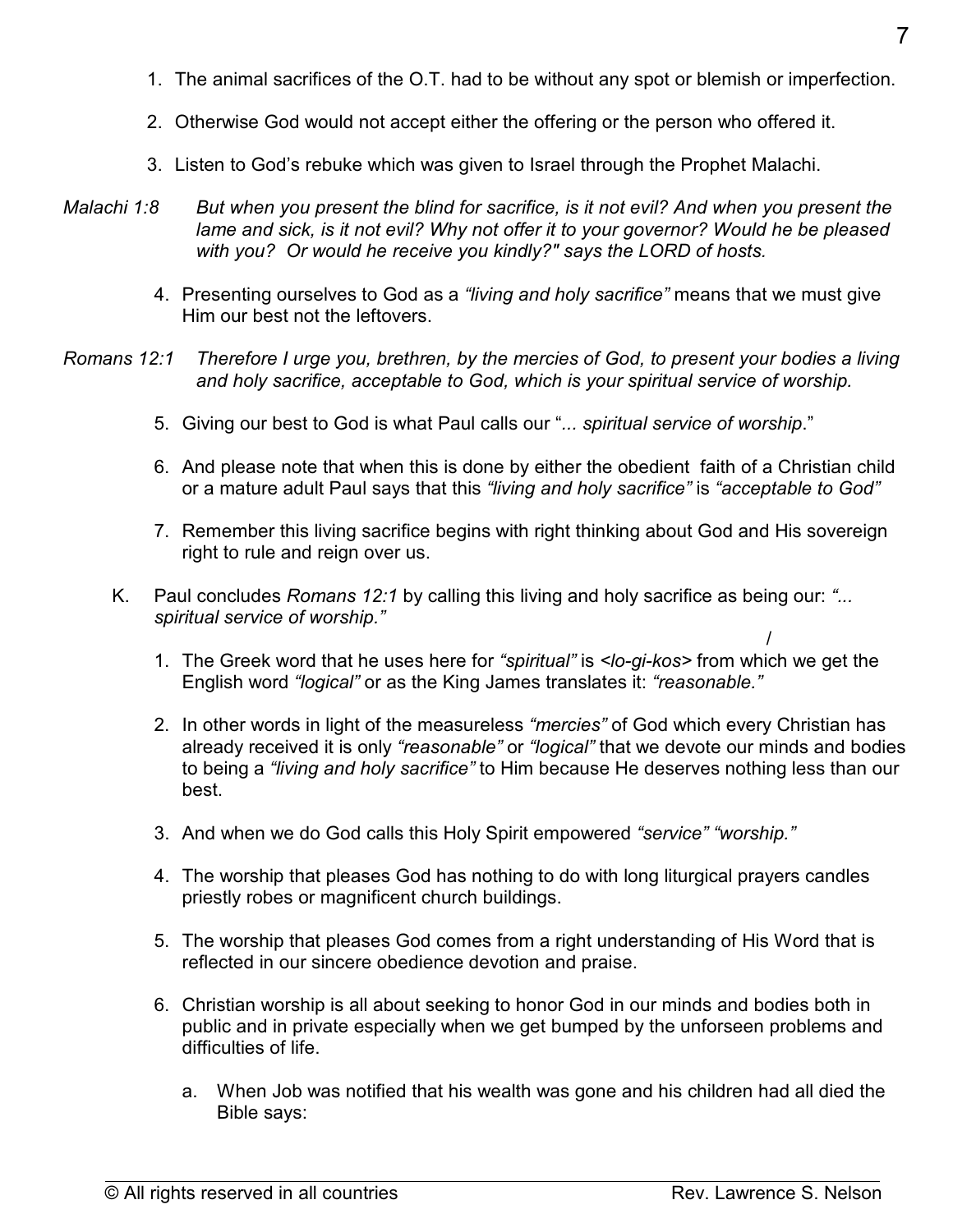*Job 1:20-22*

- *20 Job ... fell to the ground and worshiped. (saying)*
- *21 ... The LORD gave and the LORD has taken away.*
- *Blessed be the name of the LORD."*
- *22 Through all this Job did not sin nor did he blame God.*
	- b. Whenever we get bumped by circumstance or people problems whatever is on the inside sloshes to the outside.
	- c. A few years ago as we were getting ready to leave for church I noticed a nail sticking out of my back tire.
	- d. As I looked more closely there wasn't one nail but 4!
	- e. I thought "No big deal nails happen" and because the tire was still holding air we drove to church and because of my busy schedule I had to keep driving on it for the next 3 days.
	- f. Finally I drove to Costco to get it fixed.
	- g. The guy who waited on me was named William and as he looked at my hat he said, *"Pastor I've been doing this job forever and I have never seen anything like this 4 nails all in the space of a quarter. I am sorry to have to tell you this but somebody deliberately did this to you! This is vandalism!"*
	- h. So I said *"William when a man stands for God and His Word eventually he is going to pick up some of God's enemies and some of them have nails and therefore we should not be surprised when sinners act like sinners."*
	- i. *"Everything I own belongs to God and somebody has taken a nail-gun to one of His tires. NOT SMART!!"*
	- j. Then William looked at me kind of funny and said*: "I have some more bad news. since there is more than one hole and the holes are not at least 10 inches apart the tire has to be trashed and replaced."*
	- k. Then I said *"I actually feel sorry for that poor guy. Not only did he destroy God's tire but He now has stolen a couple hundred dollars of God's money NOT SMART!"*
	- l. When I came back later to pick up my car William was all smiles as he said, *"I just talked with the boss Have a nice day and there will be no charge for the tire!"*
	- m. SWEET! Isn't that just like our Heavenly Father to do something like this for one of His kids?
	- n. When the difficulties of life bump us our sovereign God calls us to worship Him even if we have to pay for the tire.